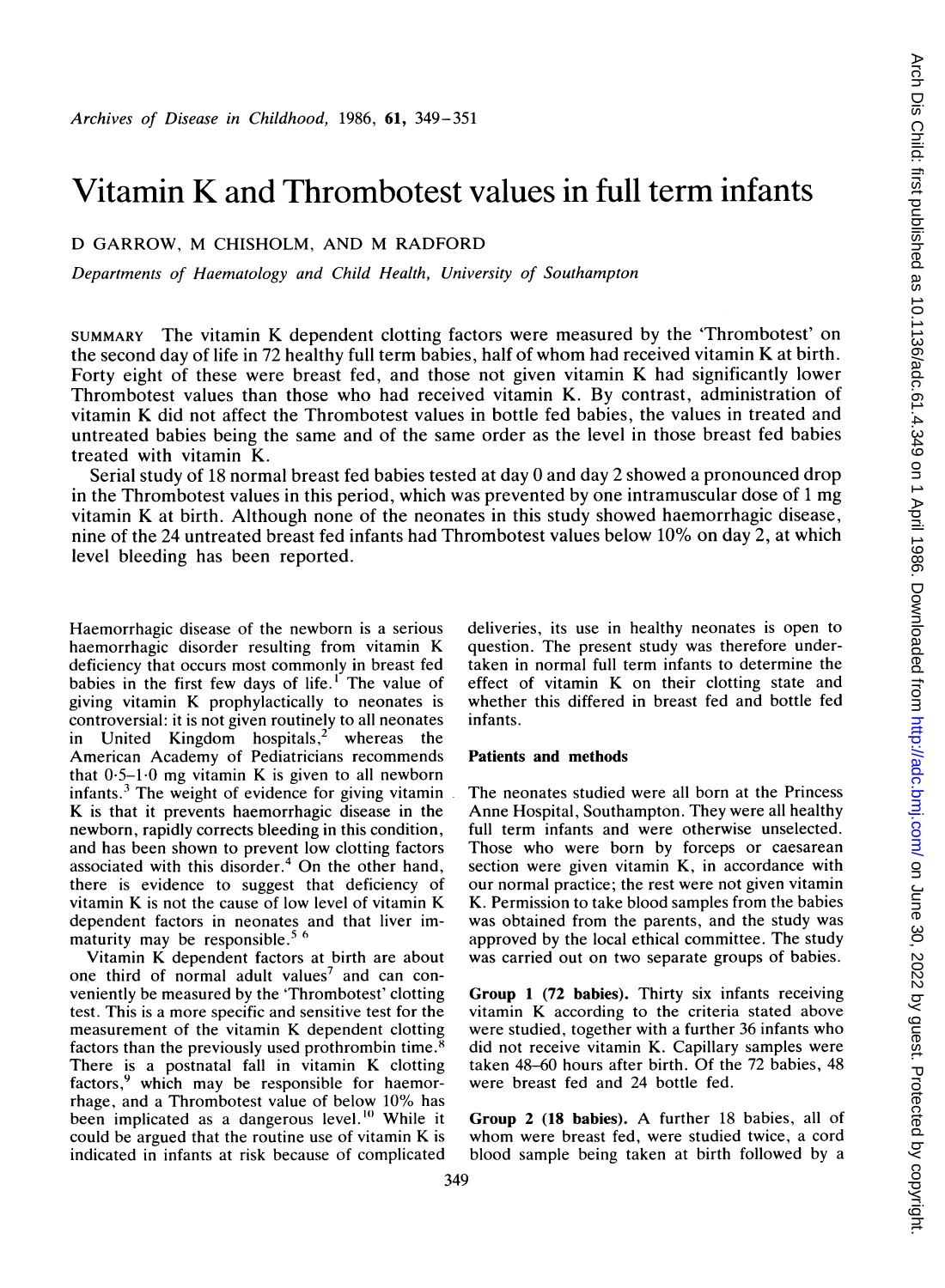capillary blood sample 48-60 hours later. Ten of these babies were given vitamin K, and the other eight were untreated.

The Thrombotest (Nyegaard, Oslo) was used to assess the vitamin K dependent clotting factors according to the manufacturer's instructions. The coefficient of variation of replicated measurements on control blood was 1-4%. The results from 20 adult volunteers fell within the manufacturer's recommended normal range, and there was no significant difference between venous and capillary blood on paired samples.

The significance of differences between blood samples taken on day 0 and day 2 was analysed by Student's paired <sup>t</sup> test and for unpaired data by the non-parametric Mann-Whitney test for unpaired samples.

### Results

Thrombotest values at day 2 in treated and untreated breast and bottle fed babies (group 1). Figure <sup>1</sup> shows a highly significant difference in the Throm-



Fig. 1 Thrombotest values at day 2 of life in 48 breast fed babies and 24 bottle fed babies (group 1), half of whom received vitamin  $K$  at birth  $($ ——=mean value).



Fig. 2 Change in thrombotest values between birth and day 2 in IO full term breast fed babies (group 2) who received vitamin K at birth and in eight breast fed babies who did not receive vitamin  $K$  (-- = mean value).

botest values in response to treatment with vitamin K in breast fed compared with bottle fed babies. Among the breast fed babies, the 24 who did not receive vitamin K at birth had significantly lower Thrombotest values ( $p < 0.001$ ) than those who were given the vitamin (mean values 15-2 and 39-1, respectively). Of the untreated babies nine (37-5%) had values below 10%. By contrast, in the bottle fed group none of the untreated babies had such low levels and the mean Thrombotest result was not significantly different in the untreated and treated babies (31.9 and 49-2, respectively). No bleeding manifestations were seen in any of these babies.

Serial study of clotting state in treated and untreated breast fed babies (group 2). The change in Thrombotest values between day 0 and day 2 in the breast fed babies is shown in Figure 2 and clearly shows that vitamin K prevented the postnatal fall in Thrombotest values. Those given vitamin K showed no change with mean values of 32-5% and 33% for day 0 and 2, respectively, whereas those not given vitamin K showed <sup>a</sup> significant fall from 36% to  $13.5\%$  (p<0.001).

#### Discussion

This study confirms the reported decline in vitamin K dependent clotting factors during the first two days of life in breast fed full term babies, a decline preventable by the administration of vitamin K. Despite the finding of a Thrombotest value of less than 10% of the adult level in a third of the untreated breast fed babies, however, no haemor